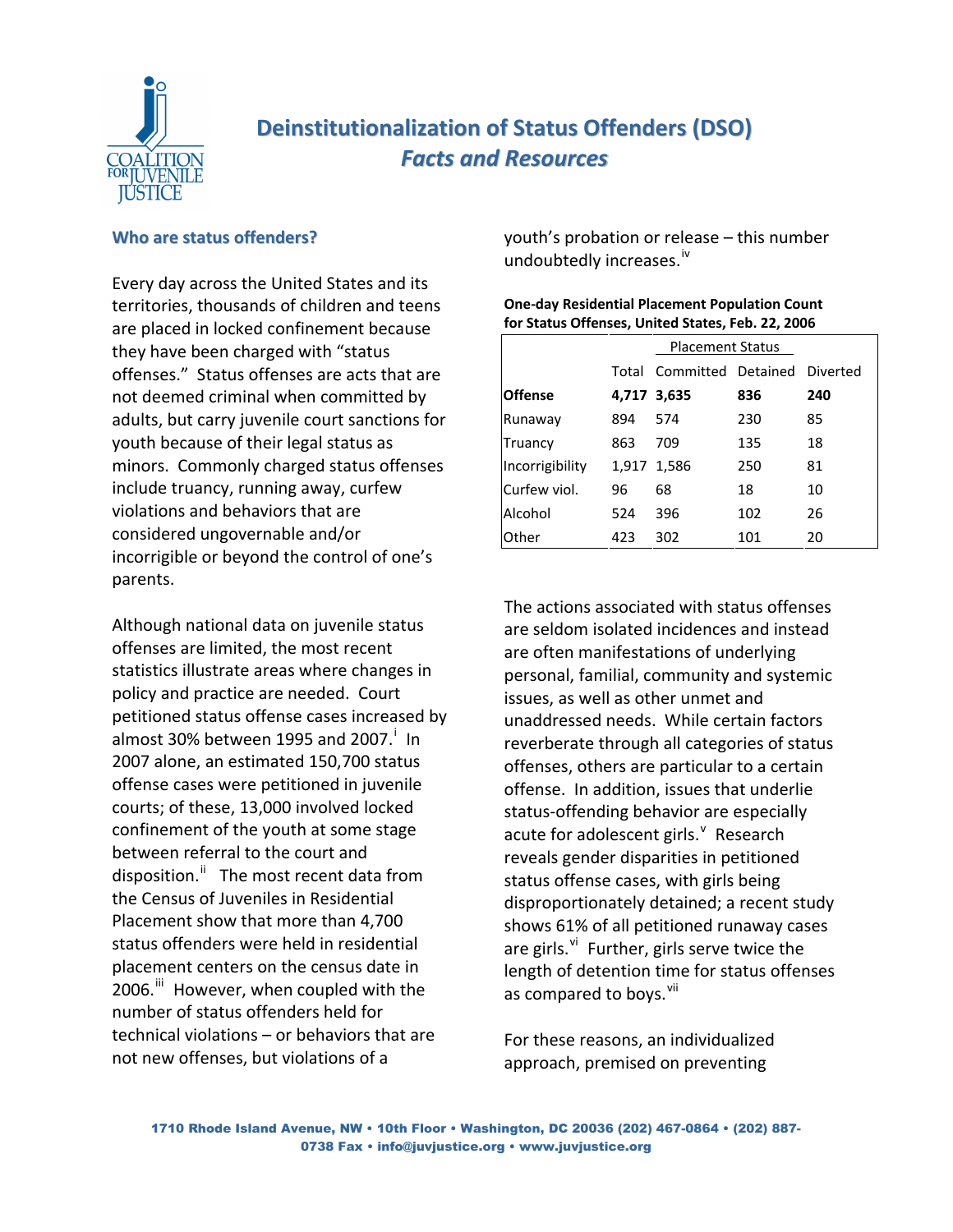institutionalization, is necessary when addressing the needs of youth charged with status offenses. Thus, it is the position of the Coalition for Juvenile Justice (CJJ) and many other professional organizations in the fields of juvenile justice, child welfare and delinquency prevention that the juvenile justice system's response to status offenses should differ from responses to delinquent and criminal offenses, and in all cases be keyed to the developmental differences of children, teens and adults.

# **What are the Most Commonly Charged Status Offenses?**

The most common status offenses include missing school, running away from home, foster care or other placements, and parents relinquishing youth to the courts because they are not sure how to manage their children's behaviors.

# Chronic Absenteeism/Truancy:

Chronic absenteeism/truancy is broadly defined as youth who habitually miss school. While the number of days a youth must miss before being considered truant varies by jurisdiction, researchers have noted common circumstances such as homelessness and transitory lifestyles, poverty, and neglect and abuse may lead a child to become truant.<sup>[viii](#page-7-0)</sup> School and interpersonal factors may also play a part, including poor relationships with teachers and peers, fearfulness of attending school, inappropriate academic placement or support, and low self-esteem.<sup>[ix](#page-7-0)</sup>

# Running Away:

A runaway is defined as any youth who, without permission, leaves home and stays away overnight, or, if away from home,

chooses not to come home when e[x](#page-7-0)pected.<sup>x</sup> Youth who run away often suffer from turmoil at home that may include physical abuse, sexual abuse, and/or neglect.<sup>[xi](#page-7-0)</sup> Poverty and troubled family dynamics are typically associated with their backgrounds. $x^{\text{iii}}$ 

# Ungovernable/Incorrigible Youth:

Best described as youth who have defiant relationships with their parents and family members, youth considered to be "ungovernable" often struggle with emotional, social and interpersonal issues that may be compounded when a parent does not possess the ability to deal with the misbehavior in a healthy fashion.<sup>[xiii](#page-7-0)</sup> Their behavioral problems may stem from disorders such as Attention Deficit Hyperactivity Disorder (ADHD) or Oppositional Defiant Disorder (ODD). Xiv

Additionally, there are state statutes and local ordinances that lead children and youth to be charged with other types of status offenses, including curfew and loitering violations and prohibitions against possession of firearms, tobacco and/or alcohol by youth under the legal age as defined by the jurisdiction.

# **Harm of Institutionalization**

While locked confinement may be a valid response to delinquent behavior in *very limited* circumstances, incarcerating youth charged with status offenses in secure/locked facilities is both dangerous and ineffective.

Prior to the 1970s, conventional wisdom advocated for the institutionalization of status offenders as a means to keep them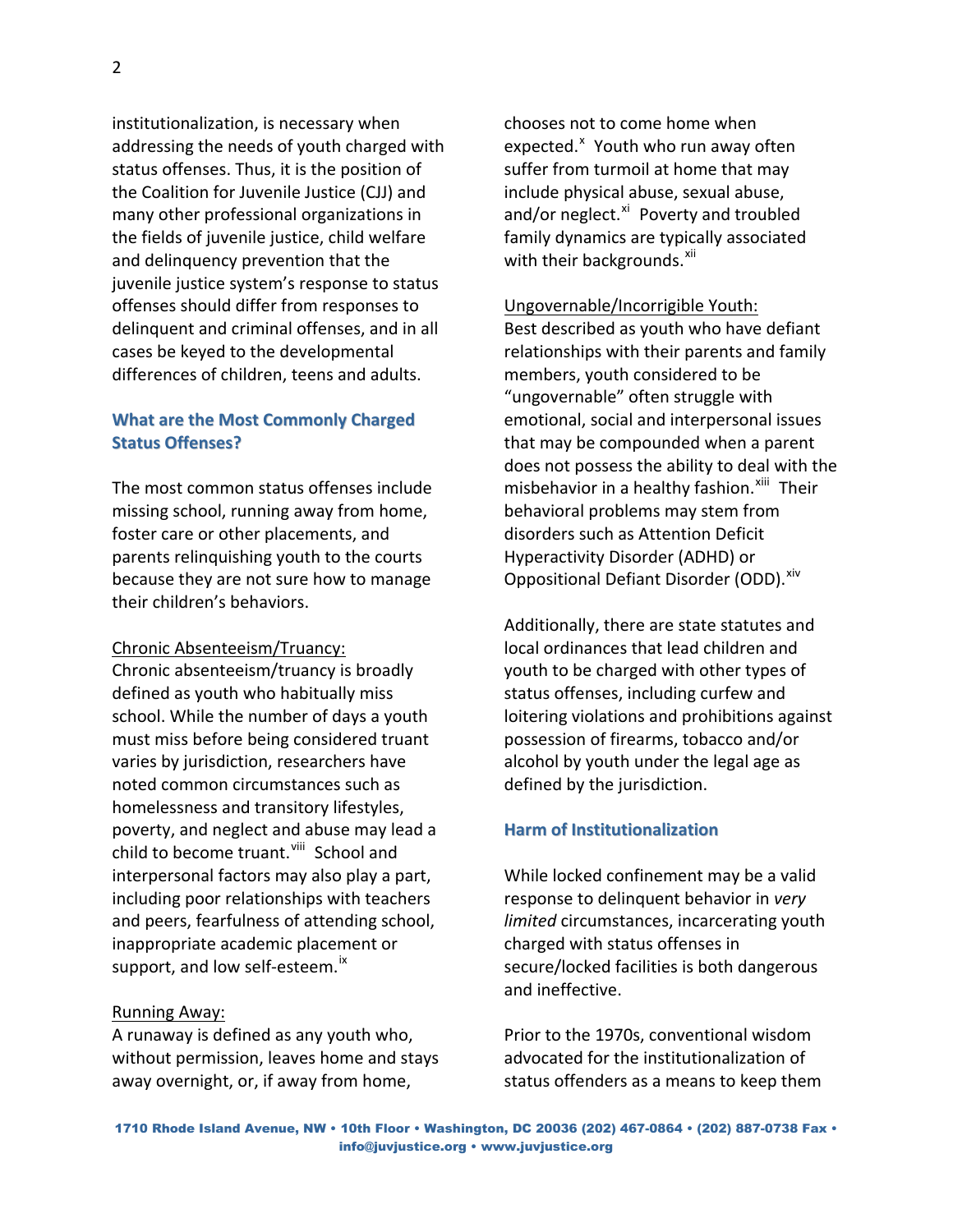safe and reinforce "good" behavior. In the 1970s, with the passage of the federal Juvenile Justice and Delinquency Prevention Act, state and local jurisdictions began to deinstitutionalize status offenses, with youth being referred to a variety of community services.

By the mid‐1980s, critics began to argue that deinstitutionalization was ineffective, citing the need for tough responses to all forms of youthful misbehavior, and asserting that runaway and truant youths needed to be more tightly controlled.<sup>[xv](#page-7-0)</sup> Thus, the policy again shifted toward institutionalization, undoubtedly leading to the previously‐cited sharp increase in court‐ petitioned status offense cases between 1995 and 2007.

Research, however, reveals that locked confinement is not an evidence‐supported best practice for court‐involved youth, especially status offenders. Institutionalization's many harms begin with removing youth from their families and communities, which prohibits youth from developing the strong social network and support system necessary to transition successfully from adolescence to adulthood.<sup>[xvi](#page-7-0)</sup> Further, for youth who have committed status offenses, detention is ill‐ equipped to address the underlying causes of the initial status offense, and fails to act as a deterrent to subsequent status‐ offending behavior.

In addition, placing youth who commit status offenses in locked detention facilities jeopardizes their safety and well‐being, and may actually increase their likelihood of committing unlawful acts. Often, detained youth are held in overcrowded,

understaffed facilities—environments that can breed violence and exacerbate unmet needs.<sup>[xvii](#page-7-0)</sup> In addition, nearly 20% of detained status offenders, as well as youth who have been charged with technical violations of probation and non‐offending children who are detained in "protective custody" as victims of child abuse and neglect, are placed in living units with youth who have killed someone.<sup>[xviii](#page-7-0)</sup>

# **Protecting Status Offenders: The Juvenile Justice and Delinquency Prevention Act (JJDPA)**

In 1974, Congress passed the Juvenile Justice and Delinquency Prevention Act (JJDPA) to provide a set of uniform standards of care and custody for court‐ involved youth across the U.S. states, territories, and the District of Columbia ("the states").

The JJDPA sets forth four core requirements, or protections, with which states must comply in order to be eligible for federal juvenile justice funding under the statute. States who voluntarily choose to comply with the JJDPA also receive training and technical assistance from the federal Office of Juvenile Justice and Delinquency Prevention (OJJDP). In addition, OJJDP is charged with monitoring state compliance with the JJDPA and providing guidance to the states on how best to prevent delinquency and improve their juvenile justice systems.

The Deinstitutionalization of Status Offenders (DSO) core requirement of the JJDPA provides that youth charged with status offenses, and abused and neglected youth involved with the dependency courts,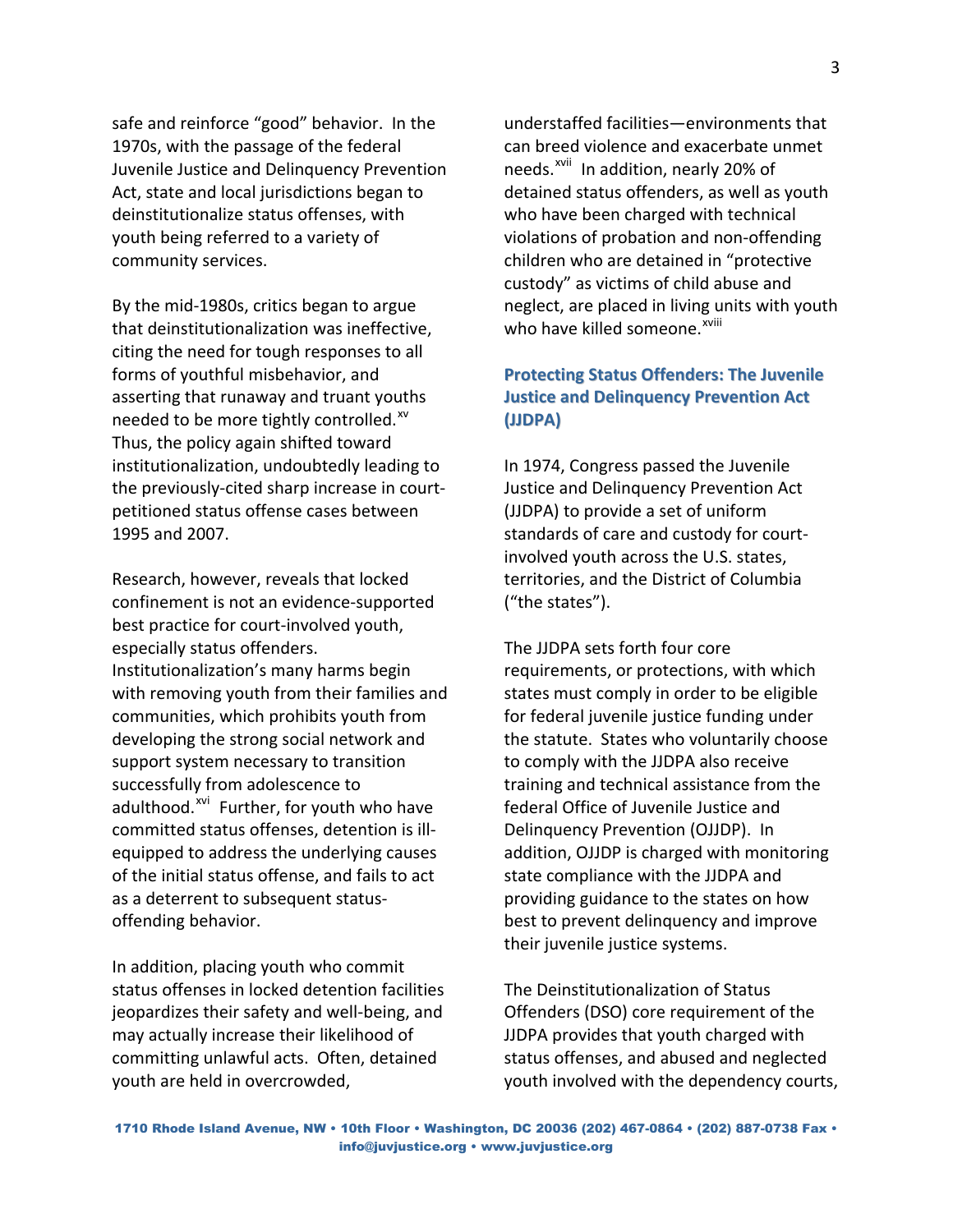may not be placed in secure detention or locked confinement. This provision seeks to ensure that youth who have not committed a delinquent or criminal offense are not held with those who have and instead, receive the family‐ and community‐based services needed to address and ameliorate the root causes of their behavior.

When states are found out of compliance with any of the four core requirements, OJJDP may reduce a state's funding by 20% for each requirement. Once found out of compliance, a state must use 50% of their remaining funding to regain full compliance with the JJDPA.

# **Valid Court Order Exception**

The valid court order (VCO) exception to the DSO core requirement was amended into the JJDPA in 1980. While the DSO protection remained intact, judges and others were given the option of placing adjudicated status offenders in locked detention if they violated a VCO, or a direct order from the court, such as "stop running away from home" or "attend school regularly." While intended to be an exception to the rule, the VCO exception has amounted to "bootstrapping," as it takes a status offense, protected from secure/locked detention under the JJDPA, and converts it into a delinquent act that is not entitled to the same protection.

Almost half of the U.S. states who voluntarily participate with the JJDPA prohibit use of the VCO exception in state statute or do not actively utilize the exception. In the thirty states where the exception is used, it is typically used by a single court or a small number of judges. A

few states, however, frequently use the VCO exception to lock up youth charged with status offenses. According to 2007 compliance data compiled by OJJDP, Kentucky, Texas and Washington accounted for 60% of the VCO exceptions invoked that vear.<sup>[xix](#page-7-0)</sup>

*States highlighted in light blue allow for and use the VCO exception according to 2007 data provided by OJJDP. States highlighted in dark blue reported the highest number of VCO uses for that year.*



*Note: Wyoming does not fully participate in the JJDPA, so data on Wyoming's use of the VCO are not available.*

Allowing youth who have committed status offenses to be placed in a locked facility violates the letter and the spirit of the JJDPA. Paul Lawrence, Presiding Justice of the Goffstown (NH) District Court, testified before Congress in 2009 stating that to ensure that youth are protected as intended by the JJDPA, congressional and state lawmakers "have to take [the VCO] option off the table."<sup>[xx](#page-7-0)</sup> In line with Judge Lawrence's declaration, a 2008 survey of JJDPA participating states found that 44% of JJDPA compliance staff cited the DSO core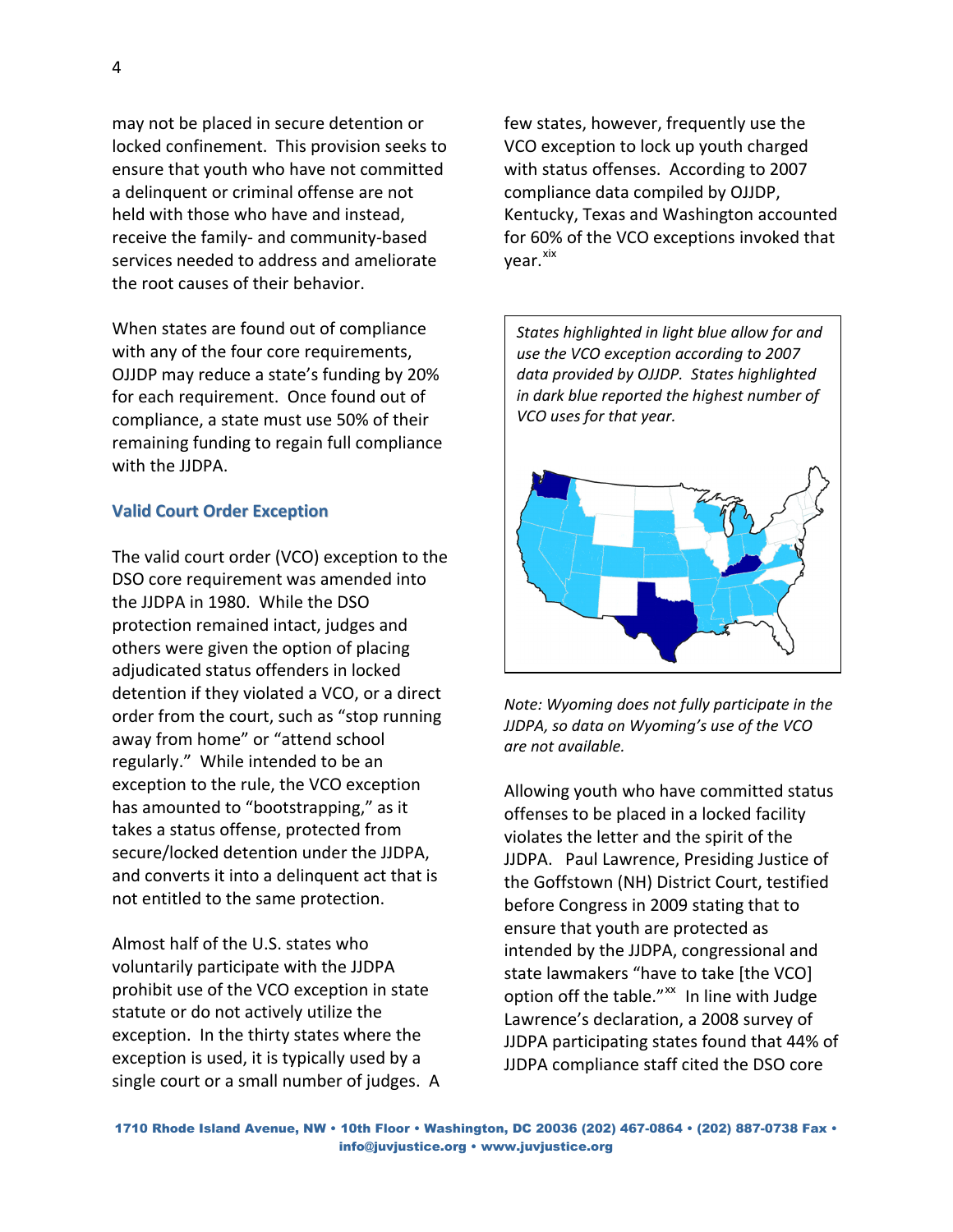protection as being the most difficult of the core requirements with which to comply, with many respondents listing the VCO exception as the main barrier to JJDPA compliance.<sup>[xxi](#page-7-0)</sup>

# **What policy efforts are underway to effectively address the needs of this youth population without locked detention?**

States are increasingly amending their laws and policies to divert youth charged with status offenses from detention and formal adjudication within the juvenile court.

#### Connecticut

In 2005, Connecticut revised its state code to strictly prohibit the locked detention of youth charged with status offenses, also known as Families with Service Needs (FWSN). Connecticut postponed the effective date of the prohibition for two years to give stakeholders adequate time to design and implement an alternative intervention. Then, in 2007 and based on guidance from the FWSN Advisory Board, Connecticut revised its state code again to mandate juvenile court diversion for youth charged with status offenses. Instead, these youth are referred to Family Support Centers (FSC) where they have access to immediate family‐ and community‐based services, including non‐secure respite care for youth. Only if a family experiences repeated crises after FSC intervention can a formal petition be filed with the courts. During the first six months, the number of status offense court referrals fell by 41%, and more than one year later no youth charged with a status offense had been securely detained.<sup>[xxii](#page-7-0)</sup>

### New York

In 2005, New York adopted legislation to enhance diversion requirements for status offenders, discourage status offender petition filings, and narrow the circumstances under which PINS (Persons in Need of Services) youth may lawfully be detained. By 2006 ‐ just one year later ‐ court petitions for status offenses decreased by almost 41 percent, admissions of status offenders to non‐secure detention facilities fell by 39 percent, and out‐of‐ home placements decreased by 28 percent.<sup>[xxiii](#page-7-0)</sup>

These and other state‐level policy reforms are supportive of changes at the federal level as well. In both the  $110^{th}$  and  $111^{th}$ sessions of Congress, the U.S. Senate Judiciary Committee approved, with bi‐ partisan support, JJDPA reauthorization bills that called for the phasing out of the VCO exception over a three‐year period. This amendment mirrors a recommendation adopted in 2008 by the CJJ Council of State Advisory Groups, comprised of Chairs/Chair‐designees of State Advisory Groups (SAGs) chartered under the JJDPA. The U.S. Department of Justice, where OJJDP sits, has also issued a letter in support of a JJDPA reauthorization bill that would phase out use of the VCO exception.

# **What changes in state, local and judicial practice are underway to effectively address the needs of youth who commit status offenses?**

Ahead of large‐scale policy changes in their respective states, several local jurisdictions are implementing changes in system practices that better utilize existing connections and resources to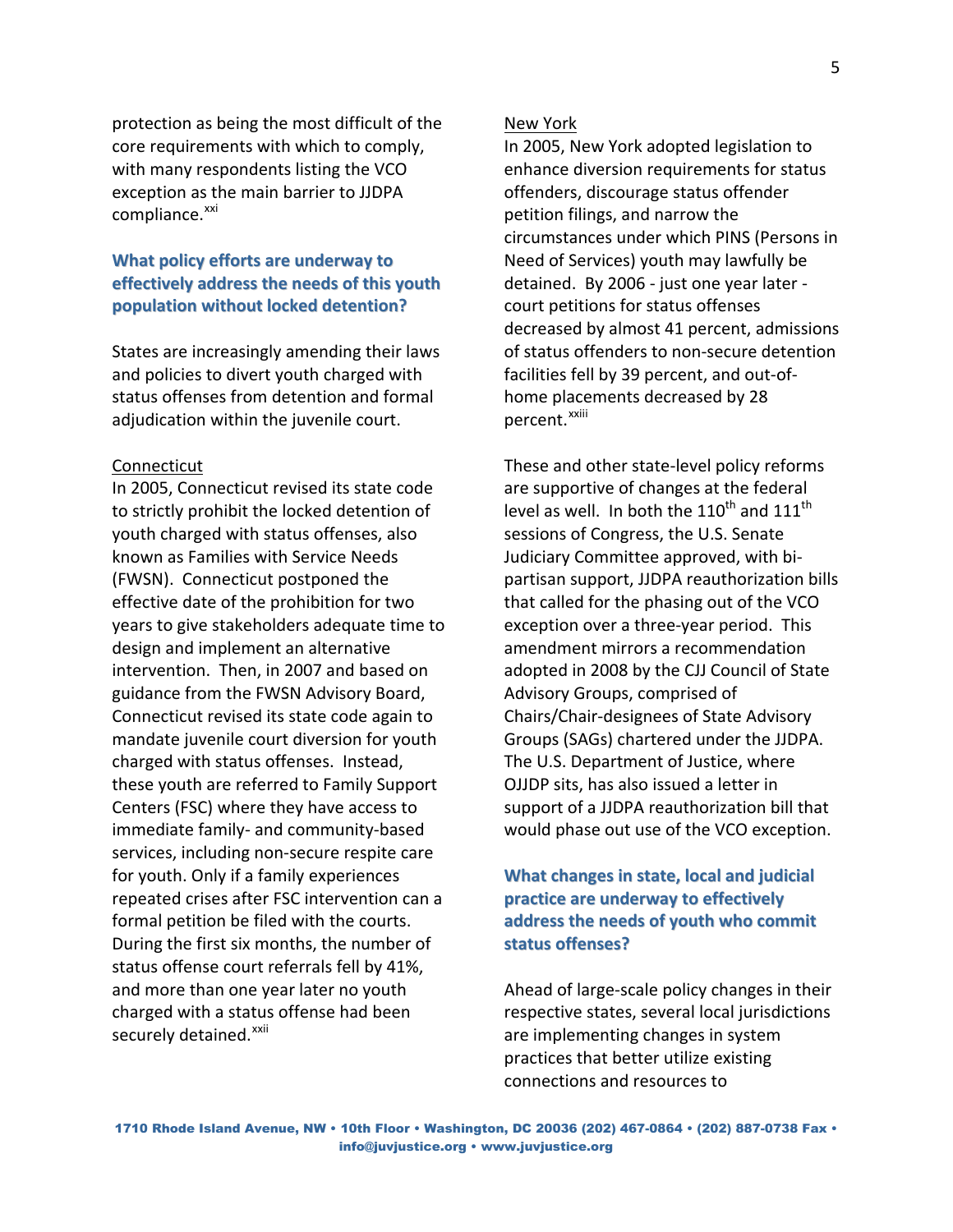deinstitutionalize youth charged with status offenses.

### Clark County, Washington:

Despite being located in a state that allows use of the VCO, Clark County successfully implements a truancy protocol that diverts chronically absent youth away from the court system. Youth identified by schools as having excessive absences are brought before a Community Truancy Board and placed on a truancy plan, which often includes wraparound services.

### Jefferson County, Kentucky:

In Jefferson County, juvenile judges act as conveners for local agencies, such as child protection services, mental health services, and schools, to address the needs of youth who struggle with truancy. Once identified by schools for having low attendance, youth come before an informal truancy "court" and are placed in a 10‐12 week truancy program that includes appropriate social services.

### Jefferson County, Alabama:

In Birmingham, judicial leaders have implemented a protocol for ungovernable/incorrigible youth that mandates before a parent file a petition, the parent must participate in at least five counseling sessions with his/her child. Counseling is offered by local providers at little or no costs. If the child refuses to comply, then the parent must develop a treatment plan with a counselor. This protocol has cut the number of ungovernable/incorrigible cases filed annually in Jefferson County by an estimated 40%.<sup>[xxiv](#page-7-0)</sup>

### **Resources of note:**

### Coalition for Juvenile Justice (CJJ) has

launched a Deinstitutionalization of Status Offenders and Other Non‐Delinquent Youth Project ("DSO Project") to help states and local jurisdictions identify, develop and adopt effective strategies for meeting the needs and behaviors of status offenders without detention and formal juvenile court adjudication. For more information visit the DSO Project Web page:

http://www.juvjustice.org/initiative\_dso.ht ml.

National Council on Family and Juvenile Court Judges is undertaking efforts to educate and equip judges to eliminate use of the VCO and instead rely on evidence‐ informed strategies that do not result in locked detention. For more information visit:

http://www.ncjfcj.org/content/view/1318/ 347/.

Vera Institute for Justice Center on Youth Justice works with the John D. and Catherine T. MacArthur Foundation's Models for Change initiative to create successful and replicable models of status offender system reform in key states. For more information visit:

http://www.vera.org/centers/center‐youth‐ justice and

http://www.modelsforchange.net/index.ht ml.

American Bar Association Center for

Children and the Law's Juvenile Status Offense Project is designed to provide practical guidance to attorneys representing status offenders in and out of court. For more information visit: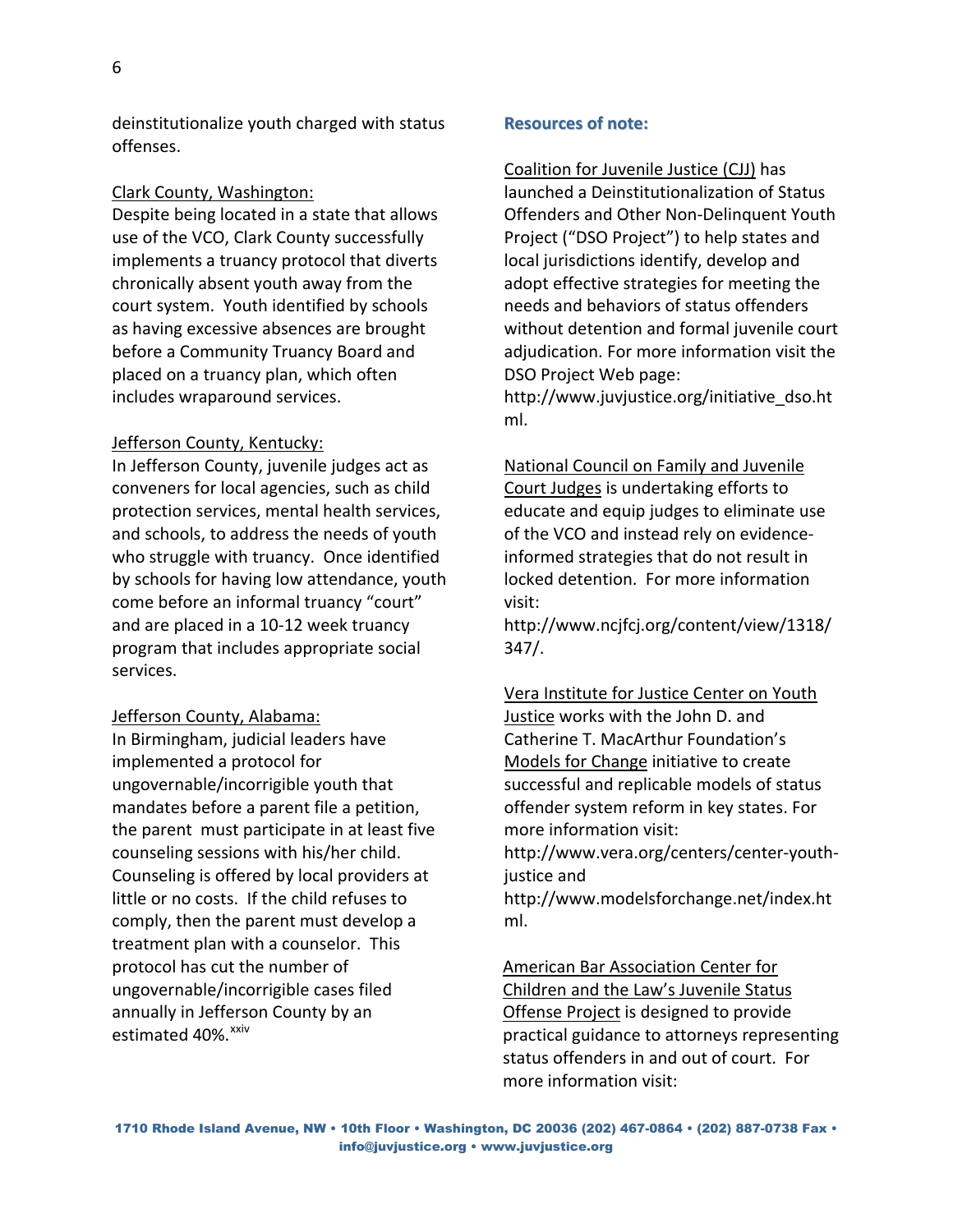http://www.americanbar.org/groups/child\_ law/projects\_initiatives/juvenile\_status\_off ense\_projects.html.

<span id="page-6-1"></span>Office of Juvenile Justice and Delinquency Prevention (OJJDP) has a DSO Best Practices Database which offers a searchable database containing profiles of promising programs and strategies in each of the five major status offense categories. For more information visit: http://www2.dsgonline.com/dso2/.

Georgetown University's Center for Juvenile **Justice Reform** is implementing a Crossover

Youth Practice Model to address the unique issues presented by children and youth who are known to both the child welfare and juvenile justice systems.For more information visit:

http://cjjr.georgetown.edu/pm/practicemo del.html.

Administration for Children and Families at the U.S. Department of Health and Human Services provides a directory of providers serving runaway and homeless youth across the nation. For more information visit: http://www2.ncfy.com/locate/index/htm.

### **About the Coalition for Juvenile Justice (CJJ):**

CJJ is a true coalition. We are concerned individuals, practitioners, advocates, and youth, who voluntarily serve at the state and national levels to prevent children and youth from becoming involved in the courts and to uphold the highest standards of care when youth are charged with wrongdoing and enter the justice system. For more than 25 years, CJJ has supported this broad and active coalition of more than 1,800 members across all 56 U.S. states, territories and the District of Columbia, as the national nonprofit association of Governor‐appointed state juvenile justice advisory groups, as well as allied individual and organizational members.

© May 2011, Coalition for Juvenile Justice, Washington, D.C.

1

iii Office of Juvenile Justice and Delinquency Prevention. 2006. *Census of Juveniles in Residential Placement Databook*, *Detailed Offense Profile for United States*. Retrieved from http://www.ojjdp.gov/ojstatbb/cjrp/asp/State\_Offense.asp. iv *Id.* 

vii *Id.*

<span id="page-6-0"></span>i National Center for Juvenile Justice and Office of Juvenile Justice and Delinquency Prevention. 2010. *Juvenile Court Statistics <sup>2006</sup>‐2007*. Pittsburgh, PA: Charles Puzzanchera, *et al*. ii *Id.*

<sup>&</sup>lt;sup>v</sup> Patricia J. Arthur and Regina Waugh. 2009. "Status Offenses and the Juvenile Justice and Delinquency Prevention Act: The Exception Swallowed the Rule." *Seattle Journal for Social Justice: Homeless Youth and the Law*. Vol. 7, Issue 2. vi *Id.*